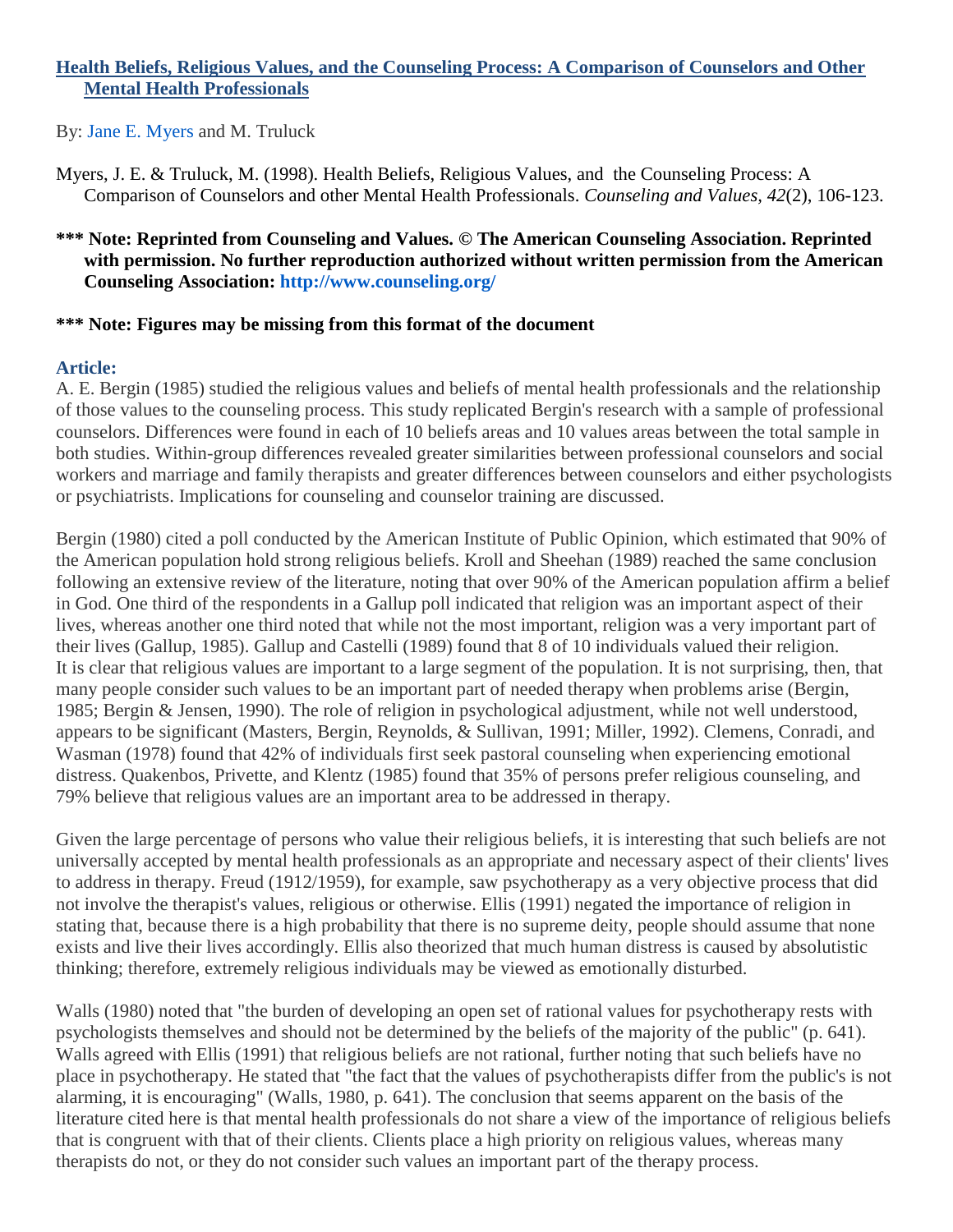Jensen and Bergin (1988) and Bergin (1985) further explored this apparent dichotomy among mental health providers. These authors developed and administered an extensive values survey to a national sample of psychologists, psychiatrists, social workers, and marriage and family therapists. Their findings suggest that the religious beliefs of therapists affect not only how they live their own lives but also (a) their definition of mental health and (b) their perception of the role of values in the therapeutic process. Whereas 77% of therapists in their study reported trying to live their lives according to their personal religious beliefs, only 29% felt that religious issues were important in treating the presenting problems of all or many of their clients. It appears that many mental health professionals either "pathologize" religious beliefs and practices when they arise within the course of therapy (e.g., Ellis, 1991; Gartner, Harmatz, Hohmann, Larson, & Gartner, 1990; Walls, 1980) or possibly ignore them altogether (Jensen & Bergin, 1988). Of equal importance is Jensen and Bergin's (1988) conclusion that therapists do have an influence "upon client values during the process of psychotherapy, in the form of clients acquiring therapists' values often very divergent from their own" (p. 46).

Professional counselors have not been included in the samples of mental health professionals on which the conclusions stated here have been based (Bergin, 1985; Haugen, Tyler, & Clark, 1991; Jensen & Bergin, 1988). Prior studies have included psychologists, psychiatrists, social workers, and psychotherapists (Bergin, 1985). Counselors in many ways are unique among the mental health professions (Ivey, 1989; Ivey & DiRigazio-Gilio, 1991; Myers, 1992; Remley, 1992), hence the existing literature may be misleading in regard to the responses of counselors to the expressed religious values of their clients.

Recent attention to diversity issues in counseling has underscored the need for training counselors to respond to the unique spiritual and religious needs of their clients (Bishop, 1992; Burke & Miranti, 1995). Pate and Bondi (1992) outlined succinct and practical recommendations for ensuring that the religious beliefs of clients are appropriately addressed in counselor education training programs. Their recommendations include addressing religious values in course content, experiential training relating to religious values, and collaboration with religious counselors in the training and supervision process. To fully implement Pate and Bondi's recommendations, one must have information concerning current perceptions and beliefs of counselors. It is both timely and important to determine if the values and actions of counselors in regard to mental health and religious values are similar to or different from those of other mental health professionals.

We undertook the present study to replicate research by Jensen and Bergin (1988) and Bergin (1985) using a sample of professional counselors. Two primary research questions were addressed:

1. Are professional counselors' perceptions of the relation of religion to mental health the same as those of other mental health professionals?

2. Are professional counselors' perceptions of the role of values in counseling the same as those of other mental health professionals?

# **[METHOD](http://ehis.ebscohost.com/ehost/detail?vid=3&hid=5&sid=7e0a180f-4a32-419e-b908-8f75b1b1f7f6%40sessionmgr14&bdata=JnNpdGU9ZWhvc3QtbGl2ZQ%3d%3d#toc)**

To address the research questions for this study, we administered the 69item Mentally Healthy Lifestyle Scale (MHLSS) developed by Jensen and Bergin (1988) to a sample of professional counselors. The original item pool was developed from descriptions of optimal adjustment provided by "major therapy theorists" (Haugen et al., 1991, p. 33). Each item is a statement to which respondents note their extent of agreement regarding (a) the importance of the statement for a positive, mentally healthy lifestyle and (b) the importance of the statement in guiding and evaluating psychotherapy with their clients. The first set of responses uses a 7-point Likert-type scale ranging from high, medium, and low agreement through undecided or neutral to low, medium, or high disagreement. The second set of responses requires the identification of importance with all, many, few, or no clients.

The MHLSS items were repeated verbatim in the present study, as were the demographic items used by Bergin (1985) and Jensen and Bergin (1988). In addition, we added several demographic items for the purpose of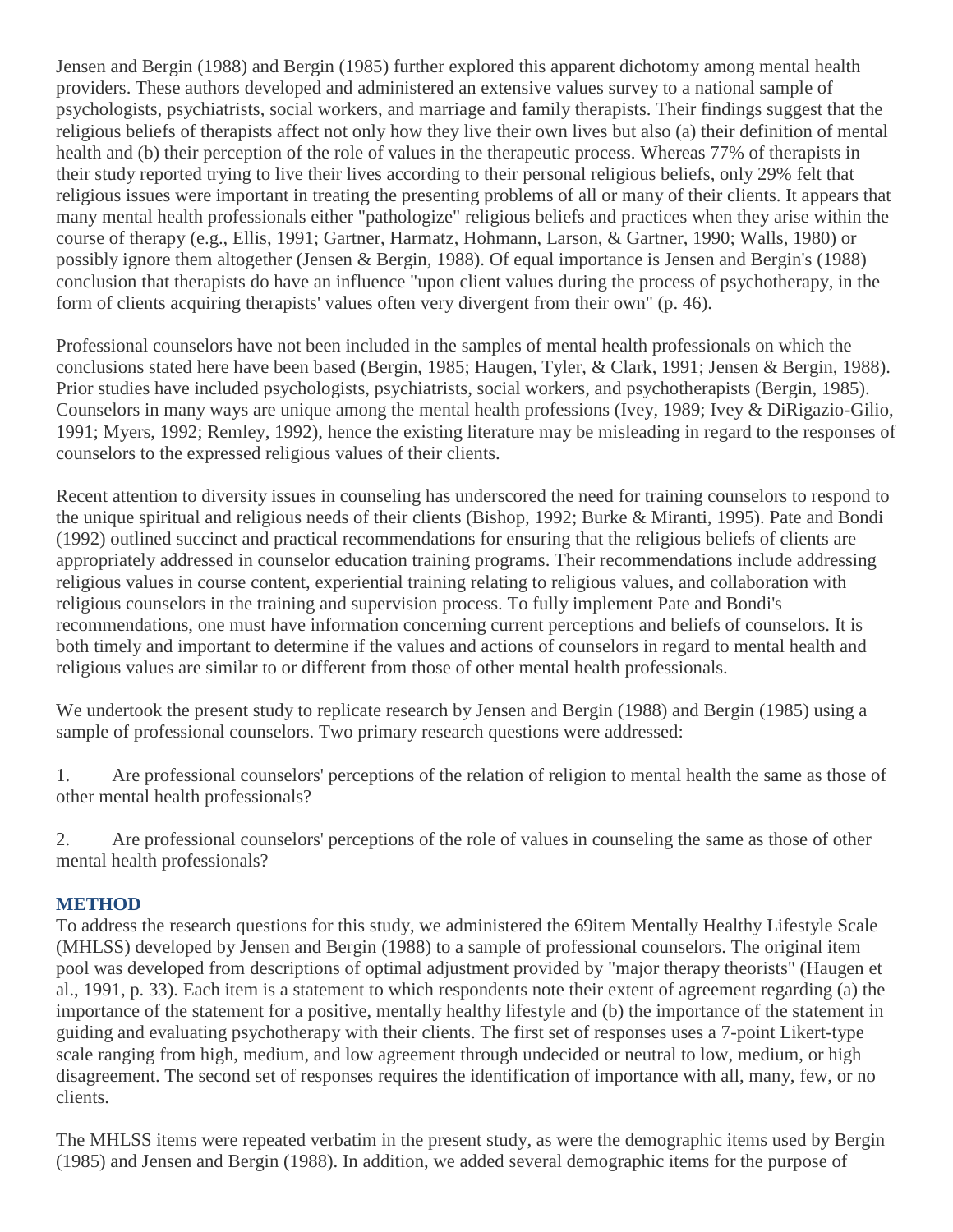describing the sample of professional counselors. These included graduate program accreditation, credentials, American Counseling Association (ACA) division memberships, and frequency of participation in both organized and individual religious activities. In addition, whereas Jensen and Bergin asked how much training and education respondents had received in addressing the values issues of clients, in the present survey, this question was subdivided such that respondents indicated the amount of training received as part of their degree and post-degree programs.

Both content and factorial validity for the MHLSS are reported. They identify 10 themes into which the items cluster: competent perception and expression of feelings; freedom/autonomy/responsibility; integration, coping, and work; self-awareness/growth; human relatedness/interpersonal and family commitment; self-maintenance/ physical fitness; mature values; forgiveness; regulated sexual fulfillment; and spirituality/religiosity. Demographic data and norms are provided for each of the mental health professional groups included in their national sample: clinical psychologists, psychiatrists, social workers, and marriage and family therapists.

Jensen and Bergin (1988) did not report data on reliability for the MHLSS. Therefore, after obtaining permission from Jensen to use the instrument, we conducted a pilot study to determine test-retest reliability of the items and scales. The MHLSS was administered twice over a 2-week period to 27 master's and doctoral students in a counselor education training program. The test-retest correlation for the total scale was .91. The instrument was determined to have adequate consistency of responses over time for use in the present study.

The MHLSS was administered by mail to a random sample of 600 professional counselors, including 300 members of the Association for Spiritual, Ethical, and Religious Values in Counseling (ASERVIC) and 300 additional members of the ACA. Mailing lists for these counselors were purchased from the ACA, which provided the computer-generated, stratified random list of members. This procedure paralleled the earlier study by Jensen and Bergin (1988), as those authors selected respondents randomly from the memberships lists of the American Psychological Association (Division 12, Clinical Psychology), the American Psychiatric Association, the National Association of Social Workers, and the American Association of Marriage and Family Therapy.

After the 6-week time period allotted for return of the surveys, 138, or 23%, had been received. Available funding did not permit a follow-up mailing. The data were analyzed using standard statistical packages to compute frequencies, means, and standard deviations for all items. Jensen (1985) did not provide standard deviations for his data. We computed an estimate of standard deviations, allowing for an analysis of variance and a series of t tests to determine possible differences between Jensen's total sample as well as each of his subgroups and the present sample of professional counselors.

# **[RESULTS](http://ehis.ebscohost.com/ehost/detail?vid=3&hid=5&sid=7e0a180f-4a32-419e-b908-8f75b1b1f7f6%40sessionmgr14&bdata=JnNpdGU9ZWhvc3QtbGl2ZQ%3d%3d#toc)**

### *Description of Sample*

Of the respondents, 46% were members of ASERVIC. Forty-one percent graduated from training programs accredited by the Council for Accreditation of Counseling and Related Educational Programs and 2% from programs accredited by the Council on Rehabilitation Education. Thirty-one percent of the respondents were Nationally Certified Counselors and 37% were licensed as professional counselors in their state. In terms of work setting, 23% were in private practice and 13% worked in schools (K-12), 10% in colleges and universities, 2% in pastoral counseling settings, and 9% in community mental health settings.

A comparison of the sample of counselors with demographic characteristics of the ACA membership was conducted. As a result of deliberate oversampling of ASERVIC members, division memberships of respondents did not parallel the proportion of division members in ACA. However, for all other demographic characteristics reported in Table 1, the proportion of respondents was within 15 percentage points of the corresponding ACA membership characteristic.

The demographic characteristics of the respondents with comparisons to Jensen and Bergin's (1988) sample are shown in Table 1. As can be seen from the table, the sample of counselors was slightly younger and included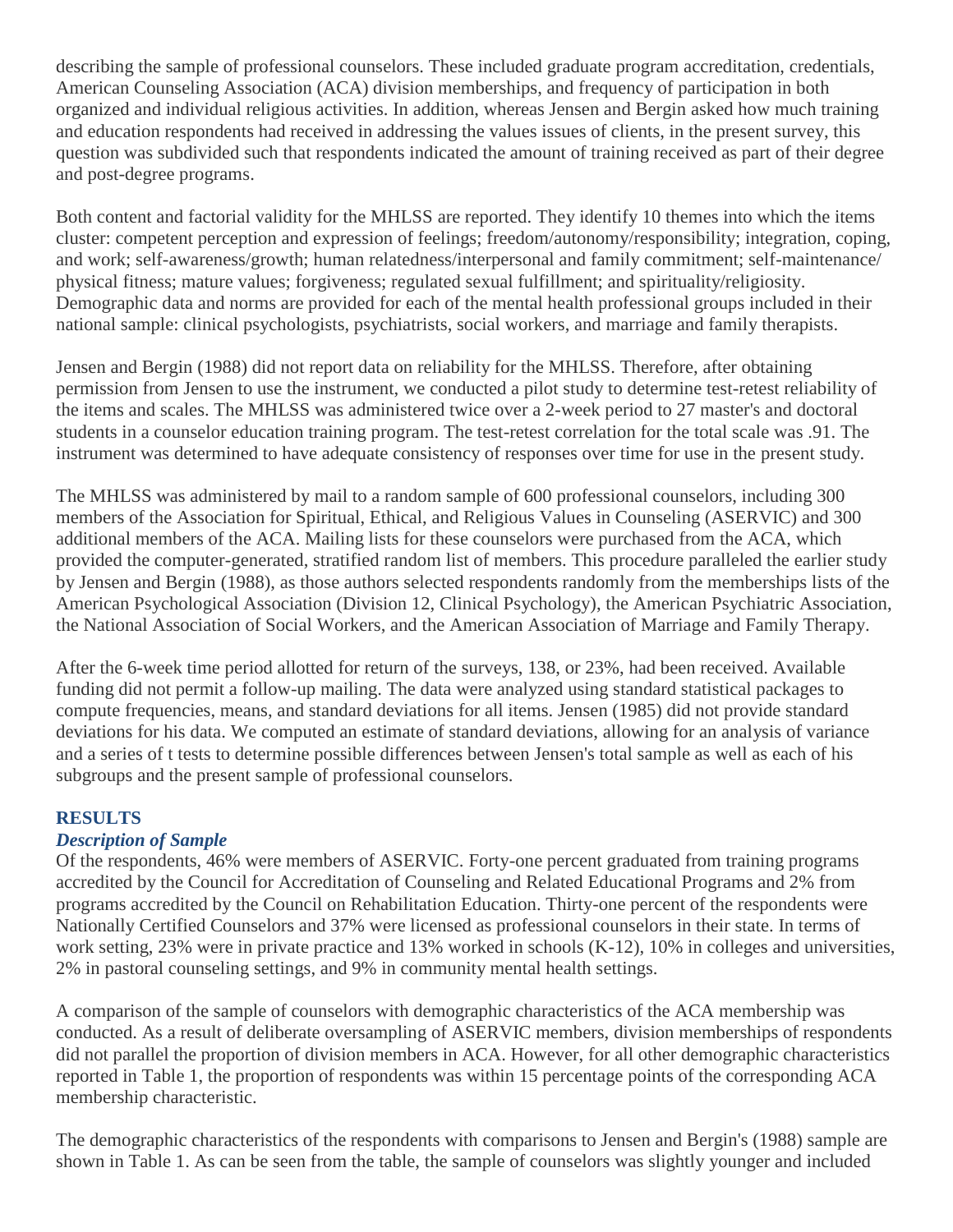significantly more women than the comparative sample of other mental health professionals. The counselors who responded to this survey were predominantly Caucasian women with a master's degree. One quarter was single, and almost two thirds were in their first marriage. Half of them had a liberal political outlook. More professional counselors reported the master's degree as the highest degree received (60%) compared with doctorate (43%) and medical (18%) degrees that were more frequently reported by Jensen and Bergin's respondents (referred to in the following text as J&B).

#### **TABLE 1**

#### *Demographic Characteristics of Respondents With Comparisons to Jensen and Bergin's (1988) Participants*

|                                   | Professional Counselors |                      | Other Mental Health<br>Professionals |                           |
|-----------------------------------|-------------------------|----------------------|--------------------------------------|---------------------------|
| Demographics<br>Total sample      | N<br>138                | $\frac{6}{5}$<br>100 | N<br>338                             | $\%$<br>100               |
| Age (years)                       |                         |                      |                                      |                           |
| Under 30                          | 11                      | 8                    | 1                                    | 0.3                       |
| $30 - 39$                         | 23                      | 17                   | 85                                   | 22                        |
| $40 - 49$<br>50 and over          | 45<br>57                | 33<br>42             | 113<br>189                           | 29<br>49                  |
| Gender                            |                         |                      |                                      |                           |
| Male                              | 39                      | 29                   | 233                                  | 60                        |
| Female                            | 97                      | 71                   | 155                                  | 40                        |
| <b>Highest degree</b>             |                         |                      |                                      |                           |
| Master's                          | 83                      | 60                   | 151                                  | 45                        |
| Doctorate                         | 27                      | 20                   | 167                                  | 49                        |
| M.D.                              | 0                       | $\Omega$             | 70                                   | 21                        |
| Other                             | 28                      | 20                   | 1                                    | 0.2                       |
| Ethnic background                 |                         |                      |                                      |                           |
| Caucasian                         | 130                     | 97                   | 318                                  | 94                        |
| Native American                   | 1                       | 0.8                  | 0                                    | 0                         |
| African American                  | $\mathbf 1$             | 0.8                  | 10                                   | $\ensuremath{\mathsf{3}}$ |
| Asian American                    | $\overline{2}$          | $1\,.5$              | 10                                   | 3                         |
| Marital status                    |                         |                      |                                      |                           |
| Single                            | 26                      | 20                   | 32                                   | 8                         |
| 1st marriage                      | 63                      | 47                   | 237                                  | 57                        |
| 2nd marriage                      | 25                      | 19                   | 83                                   | 20                        |
| Separated/widowed/divorced        | 19                      | 14                   | 65                                   | 15                        |
| Years postdegree experience       |                         |                      |                                      |                           |
| $0 - 5$                           | 63                      | 46                   | 18                                   | 4                         |
| $6 - 10$                          | 20                      | 15                   | 80                                   | 19                        |
| $11 - 15$                         | 19                      | 14                   | 98                                   | 23                        |
| $16 - -25$                        | 26                      | 19                   | 124                                  | 30                        |
| 26 or more                        | 9                       | 7                    | 98                                   | 23                        |
| Preferred theoretical orientation |                         |                      |                                      |                           |
| Behavioral                        | 1                       | 0.7                  | 125                                  | 37                        |
| Cognitive                         | 6                       | 4                    | 7                                    | 2                         |
| Humanistic/Rogerian               | 8                       | 6                    | 7                                    | $\overline{2}$            |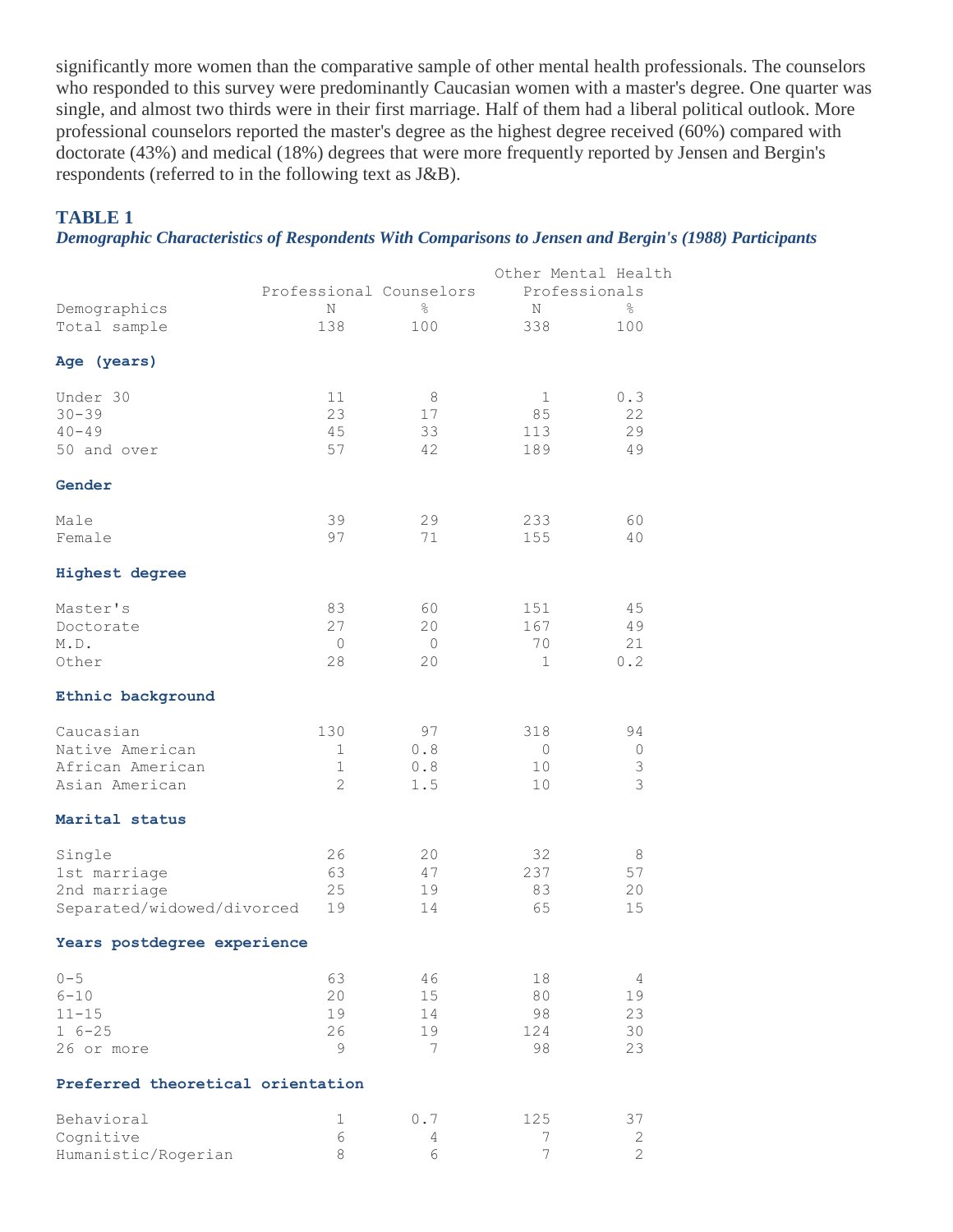| Psychodynamic<br>Eclectic    | 4<br>3      | 3<br>$\overline{2}$ | 57<br>230 | 17<br>68        |
|------------------------------|-------------|---------------------|-----------|-----------------|
| Systemic                     | 100         | 72                  | 17        | $\mathsf S$     |
| Other                        | 15          | 10                  | 7         | $\overline{2}$  |
|                              |             |                     |           |                 |
| Political outlook            |             |                     |           |                 |
| Strong conservative          | 4           | 3                   | 3         | 0.7             |
| Conservative                 | 34          | 25                  | 49        | 12 <sup>°</sup> |
| Moderate                     | 50          | 36                  | 157       | 38              |
| Liberal                      | 40          | 29                  | 165       | 40              |
| Strong liberal               | 10          | 7                   | 38        | 9               |
| Education/training in values |             |                     |           |                 |
| issues for clients           |             |                     |           |                 |
| In degree program            |             |                     |           |                 |
| Much                         | 37          | 27                  | 91        | 27              |
| Some                         | 59          | 43                  | 155       | 46              |
| Little                       | 31          | 22                  | 71        | 21              |
| None                         | 11          | 8                   | 20        | 6               |
| Postdegree                   |             |                     |           |                 |
|                              | 33          | 25                  |           |                 |
| Much<br>Some                 | 58          | 44                  |           |                 |
| Little                       | 26          | 20                  |           |                 |
| None                         | 16          | 12                  |           |                 |
|                              |             |                     |           |                 |
| Religious orientation        |             |                     |           |                 |
| Protestant                   | 64          | 46                  | 159       | 38              |
| Jewish                       | 8           | 6                   | 76        | 18              |
| Catholic                     | 33          | 24                  | 63        | 15              |
| Agnostic                     | 10          | 7                   | 42        | 10              |
| Atheist                      | $\mathbf 1$ | 0.7                 | 24        | 6               |
| Other                        | 22          | 16                  | 50        | 12              |

*Note. Numbers and percentages may not add to 100 because of incomplete or missing data for individual items, Dashes indicate that the data were not included in Jensen and Bergin's (1988) study.*

The average years of experience for the J&B sample exceeded that for counselors, with almost half of all counselors reporting less than 5 years of professional experience compared with only 4% of the J&B sample reporting in this category. Fifty-three percent of the J&B sample reported 16 or more years of experience, compared with only 26% of counselors. Both groups of respondents expressed a strong preference for systemic therapeutic orientations; the J&B sample also expressed preferences for behavioral and psychodynamic approaches.

Politically, there were more conservatives among the counselors and more liberals among the J&B sample. The amount of training received in degree programs relating to the values issues of clients was similar for both samples.

In addition, the counselors were asked about training in values issues received through continuing education. Almost one third reported little (20%) or none (12%), whereas two thirds reported some (44%) or much (25%). The J&B sample included more Jewish individuals and more atheists, whereas the counselors reported greater preferences for both Catholic and Protestant religious orientations. Over half of the counselors (57%) reported participating in organized religious practices weekly, whereas 24% indicated doing so only during religious holidays, 9% daily, and 19% never. Concerning individual religious practices, 63% reported engaging in such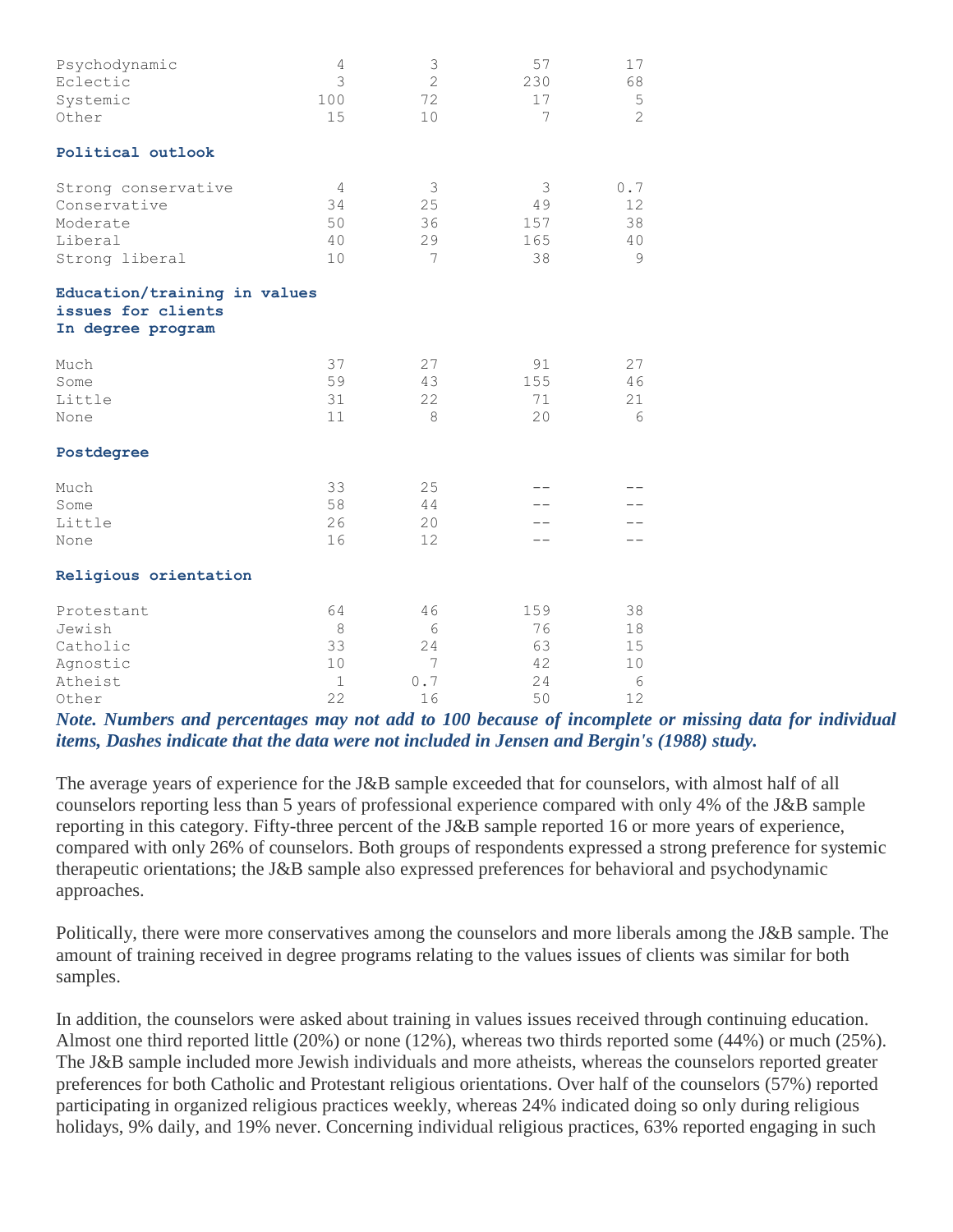practices daily, 12% weekly, 8% only on holidays, and 8% reported never engaging in individual spiritual practices.

#### **Research Question 1**

The first research question was addressed by testing the following hypothesis: Professional counselors' perceptions of the relationship of religion to mental health are the same as those of other mental health professionals. To answer this question, the J&B survey asked respondents to indicate for each item whether that item was important for a mentally healthy lifestyle. The responses to this part of the survey for professional counselors are found in Table 2 (p. 113-115), along with comparisons to J&B's sample.

## **TABLE 2**

**Pt1**

**Univariate and Multivariate Analyses of Variance for Professional Counselors' and Other Mental Health Professionals' Perceptions of the Relationship of Religion to Mental Health**

|                                                     |                                                  | Professional Counselors                    |           |                             |
|-----------------------------------------------------|--------------------------------------------------|--------------------------------------------|-----------|-----------------------------|
| Value Theme                                         | М                                                |                                            | <b>SD</b> | N                           |
| 1. Freedom/autonomy/<br>responsibility              | 1.52                                             |                                            | 0.41      | 138                         |
| 2. Competent perception &<br>expression of feelings | 1.64                                             | 0.47                                       |           | 138                         |
| 3. Integration/coping ability                       | 1.67                                             |                                            | 0.41      | 138                         |
| 4. Self-maintenance/physical<br>fitness             | 1.51                                             |                                            | 0.41      | 138                         |
| 5. Self-awareness/growth                            | 1.72                                             |                                            | 0.48      | 138                         |
| 6. Human relatedness/<br>interpersonal commitment   | 1.76                                             |                                            | 0.52      | 138                         |
| 7. Mature frame of orientation                      | 1.98                                             |                                            | 0.56      | 138                         |
| 8. Forgiveness                                      | 1.87                                             |                                            | 0.65      | 138                         |
| 9. Regulated sexual behavior                        | 2.85                                             |                                            | 1.08      | 138                         |
| 10. Spirituality/religiosity                        | 2.42                                             |                                            | 1.34      | 138                         |
| Pt <sub>2</sub>                                     |                                                  |                                            |           |                             |
| Value Theme                                         | Other Mental Health Professionals<br>Group       | М                                          | SD        | N                           |
| 1. Freedom/autonomy/<br>responsibility              | APA Div 12 1.75<br>AAMFT<br>NASW<br>APA<br>Total | 1.65<br>1.48<br>1.68<br>1.64               | 0.11      | 86<br>71<br>64<br>47<br>268 |
| 2. Competent perception &<br>expression of feelings | APA Div 12<br>AAMFT<br>NASW<br>APA<br>Total      | 1.83<br>1.66<br>$1\,.\,41$<br>1.72<br>1.66 | 0.18      | 86<br>71<br>64<br>47<br>268 |
| 3. Integration/coping ability                       | APA Div 12<br>AAMFT                              | 1.99<br>1.79                               |           | 86<br>71                    |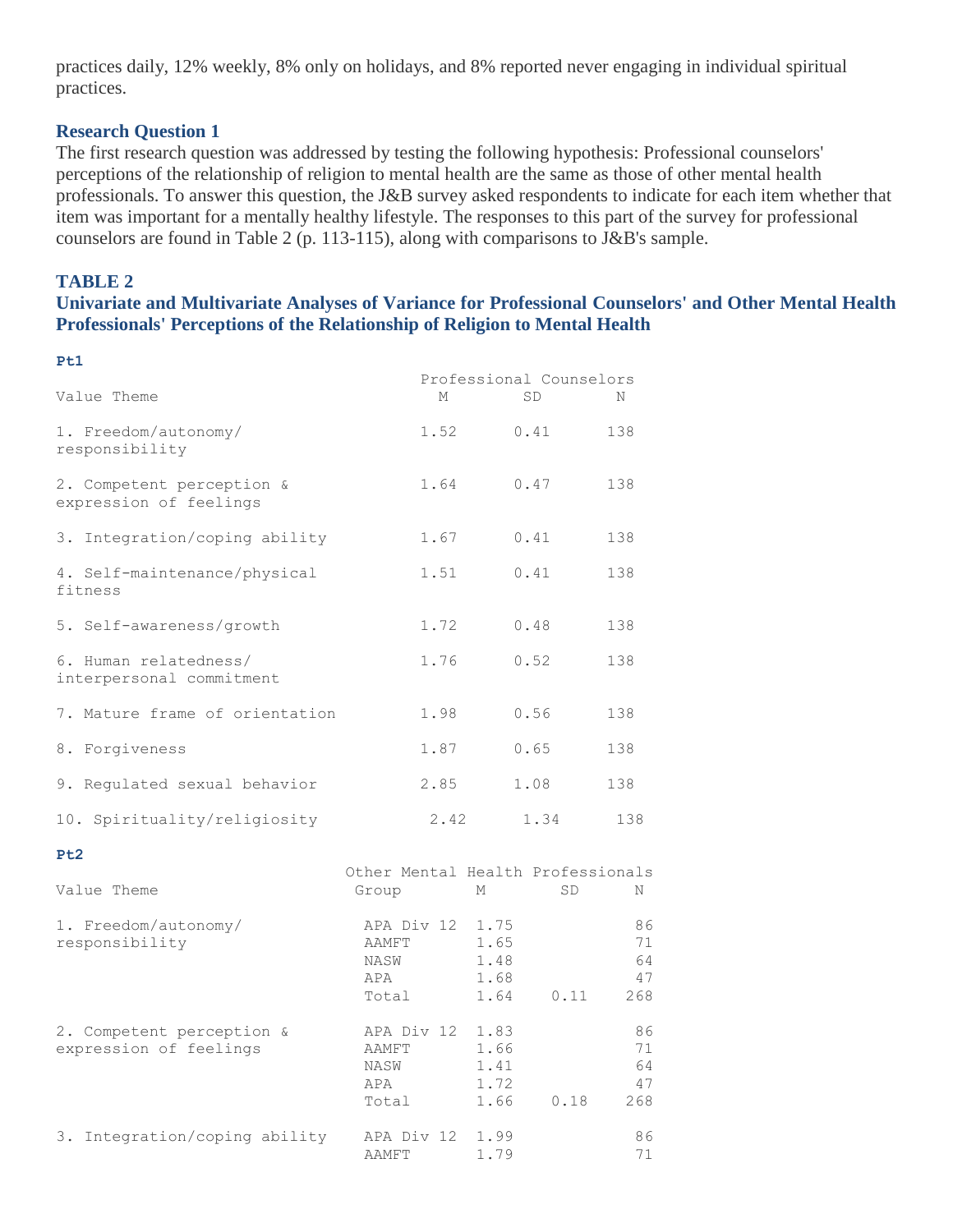|                                                              | NASW<br>APA<br>Total                             | 1.60<br>1.80<br>1.80                                                              | 0.16 | 64<br>47<br>268             |
|--------------------------------------------------------------|--------------------------------------------------|-----------------------------------------------------------------------------------|------|-----------------------------|
| 4. Self-maintenance/physical<br>fitness                      | APA Div 12<br>AAMFT<br>NASW<br>APA<br>Total      | 2.20<br>1.81<br>1.73<br>1.86<br>1.91                                              | 0.21 | 86<br>71<br>64<br>47<br>268 |
| 5. Self-awareness/growth                                     | APA Div 12<br>AAMFT<br>NASW<br>APA<br>Total      | 2.34<br>2.01<br>1.79<br>2.02<br>2.05                                              | 0.23 | 86<br>71<br>64<br>47<br>268 |
| 6. Human relatedness/<br>interpersonal commitment            | APA Div 12 2.28<br>AAMFT<br>NASW<br>APA<br>Total | 1.93<br>1.84<br>2.09<br>2.03                                                      | 0.19 | 86<br>71<br>64<br>47<br>268 |
| 7. Mature frame of orientation                               | APA Div 12<br>AAMFT<br>NASW<br>APA<br>Total      | 2.56<br>2.24<br>2.05<br>2.37<br>2.31                                              | 0.21 | 86<br>71<br>64<br>47<br>268 |
| 8. Forgiveness                                               | APA Div 12<br>AAMFT<br>NASW<br>APA<br>Total      | 2.53<br>2.13<br>2.22<br>2.45<br>2.32                                              | 0.19 | 65<br>71<br>64<br>47<br>268 |
| 9. Regulated sexual behavior                                 | APA Div 12 3.58<br>AAMFT<br>NASW<br>APA<br>Total | 3.12<br>3.23<br>3.11<br>3.28                                                      | 0.22 | 86<br>71<br>64<br>47<br>268 |
| 10. Spirituality/religiosity                                 | APA Div 12 4.57<br>AAMFT<br>NASW<br>APA<br>Total | 3.28<br>3.86<br>3.92<br>3.90                                                      | 0.53 | 86<br>71<br>64<br>47<br>268 |
| Pt3<br>Value Theme<br>1. Freedom/autonomy/<br>responsibility | df<br>222<br>207<br>200<br>183<br>404            | t or F<br>$-4.85$ [**]<br>$-2.70$ [**]<br>0.86<br>$-3.67$ [**]<br>$4.28$ [ $**$ ] |      |                             |
| 2. Competent perception &<br>expression of feelings          | 222<br>207<br>200<br>183<br>404                  | $-2.24$ [ $*$ ]<br>$-0.18$<br>$2.75$ [**]<br>$-1.02$<br>$8.92$ [**]               |      |                             |
| 3. Integration/coping ability                                | 222<br>207<br>200                                | $-4.86$ [**]<br>$-1.85$<br>1.08                                                   |      |                             |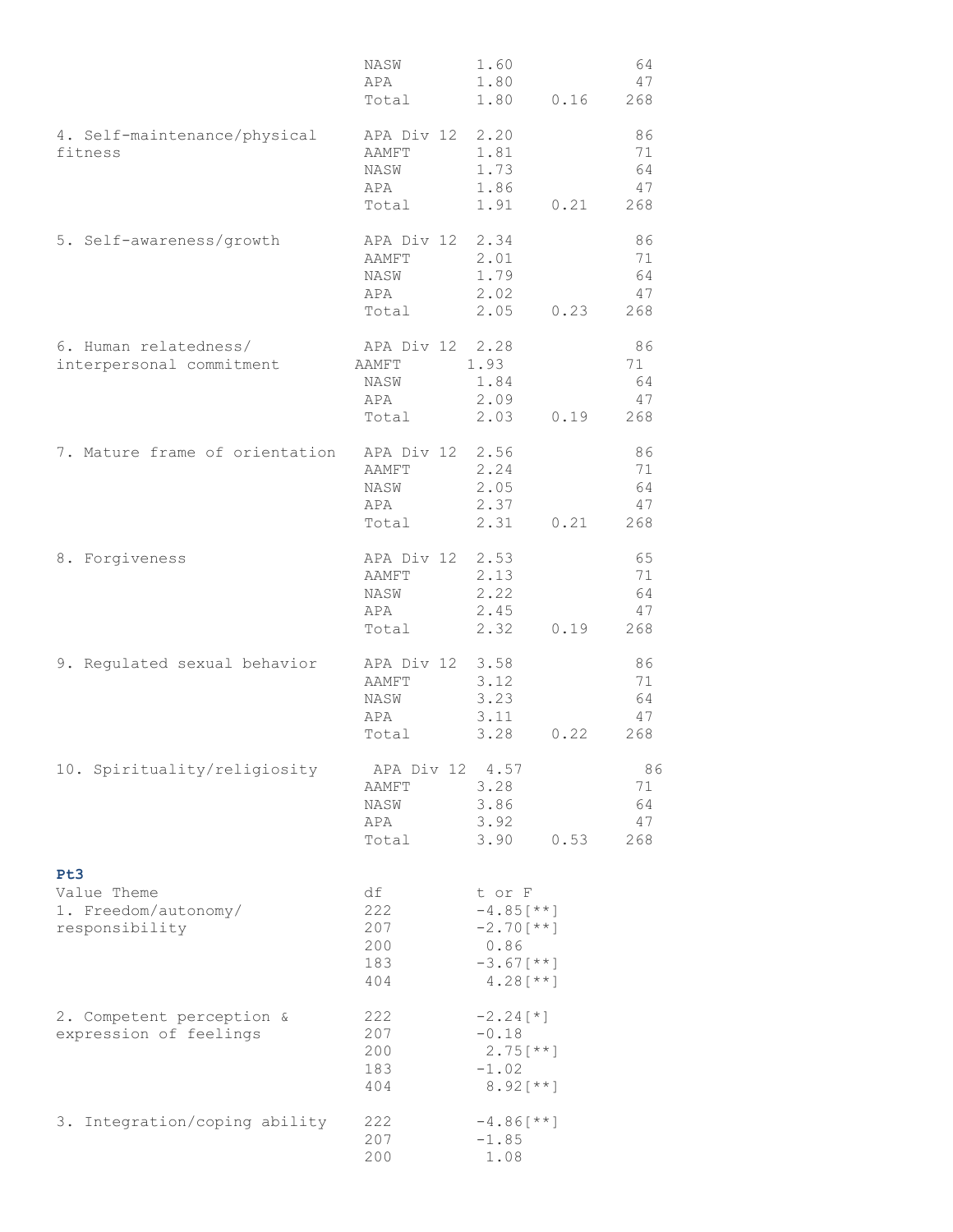|                                                    | 183<br>404                      | $-2.10[*]$<br>$7.00$ [ * * ]                                                |
|----------------------------------------------------|---------------------------------|-----------------------------------------------------------------------------|
| 4. Self-maintenance/physical<br>fitness            | 222<br>207<br>200<br>183<br>404 | $-8.11$ [**]<br>$-3.53$ [**]<br>$-2.60$ [**]<br>$-4.47$ [**]<br>$4.66$ [**] |
| 5. Self-awareness/growth                           | 222<br>207<br>200<br>183<br>404 | $-5.66$ [**]<br>$-2.66$ [**]<br>$-0.62$<br>$-2.95$ [**]<br>$8.22$ [**]      |
| 6. Human relatedness/<br>interpersonal committment | 222<br>207<br>200<br>183<br>404 | $-5.16$ [**]<br>$-1.69$<br>$-0.82$<br>$-3.57$ [**]<br>$7.52$ [**]           |
| 7. Mature frame of orientation                     | 222<br>207<br>200<br>183<br>404 | $-4.84$ [**]<br>$-2.21[*]$<br>$-0.61$<br>$-3.48$ [**]<br>$6.79$ [**]        |
| 8. Forgiveness                                     | 222<br>207<br>200<br>183<br>404 | $-5.35$ [**]<br>$-2.09$ [*]<br>$-2.86$ [**]<br>$-5.03$ [**]<br>$-3.80$ [**] |
| 9. Regulated sexual behavior                       | 222<br>207<br>200<br>183<br>404 | $-3.05$ [**]<br>$-1.13$<br>$-1.58$<br>$-1.17$<br>$4.55$ [**]                |
| 10. Spirituality/religiosity                       | 222<br>207<br>200<br>183<br>404 | $-3.02$ [**]<br>$-1.20$<br>$-2.02$ [*]<br>$-2.25$ [*]<br>$8.51$ [**]        |

*Note. APA Div 12 = American Psychological Association Division 12; AAMFT = American Association of Marriage and Family Therapy; NASW = National Association of Social Workers; APA = American Psychiatric Association. \*p < .05. \*\*p < .01.*

As can be seen from Table 2, professional counselors' perceptions of the relationship of religion to mental health were significantly different from the total sample of other mental health professionals ( $p < .01$ ) for all 10 value themes. The mean rating given by the counselors was lower in each instance than the total for the other mental health professionals. Lower means in this instance mean that the counselors gave greater importance to the scale. Counselors also differed in each instance from members of Division 12 of the American Psychological Association and from members of the American Psychiatric Association. Significant differences were found between counselors and marriage and family therapists on five of the scales (freedom/autonomy, serf-maintenance, self-awareness, mature frame of orientation, and regulated sexual behavior) and between counselors and social workers on four of the scales (competent perception and expression of feelings, self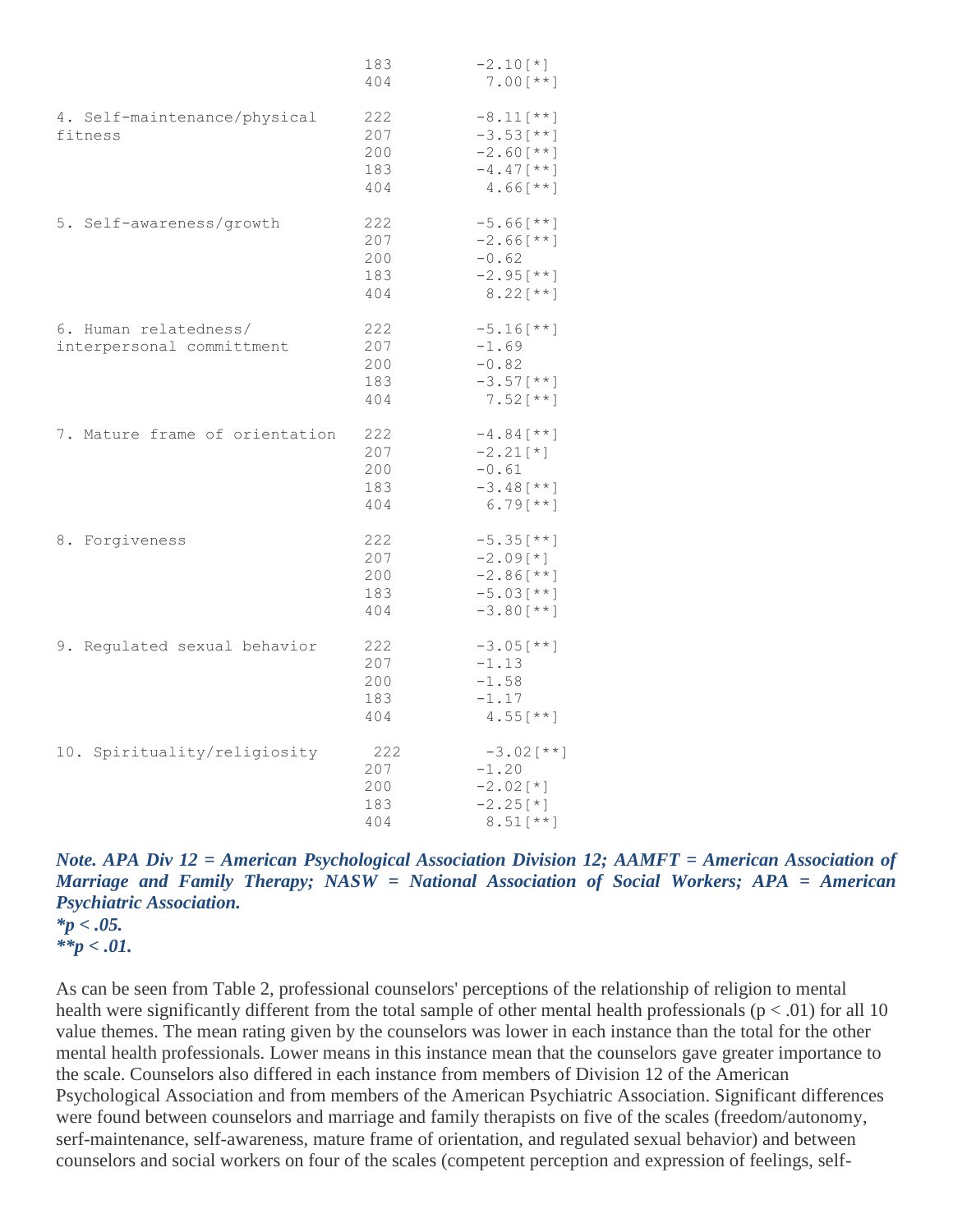maintenance, forgiveness, and spirituality). Counselors scored lower than marriage and family therapists on a]] five scales and lower than social workers on all scales except competent perception and expression of feelings.

#### **Research Question 2**

The second research question was addressed by testing the following hypothesis: Professional counselors' perceptions of the roles of values in counseling are the same as those of other mental health professionals. Respondents to Jensen and Bergin's (1988) survey were asked to respond to each value in terms of its importance in guiding and evaluating psychotherapy with their clients. The responses to this part of the survey for professional counselors are found in Table 3, along with comparisons to J&B's sample.

#### **TABLE 3**

**Pt1**

# *Univariate and Multivariate Analyses of Variance for Professional Counselors' and Other Mental Health Professionals' Perceptions of the Role of Values In Counseling*

|                                                     | Professional Counselors                     |                                      |           |                             |
|-----------------------------------------------------|---------------------------------------------|--------------------------------------|-----------|-----------------------------|
| Value Theme                                         | М                                           | SD                                   | N         |                             |
| 1. Freedom/autonomy/<br>responsibility              | 1.65                                        | 0.37                                 | 138       |                             |
| 2. Competent perception &<br>expression of feelings | 1.74                                        | 0.45                                 | 138       |                             |
| 3. Integration/coping ability                       | 1.75                                        | 0.43                                 | 138       |                             |
| 4. Self-awareness/growth                            | 1.83                                        | 0.46                                 | 138       |                             |
| 5. Self-maintenance/physical<br>fitness             | 1.65                                        | 0.65                                 | 138       |                             |
| 6. Human relatedness/<br>interpersonal commitment   | 1.84                                        | 0.50                                 | 138       |                             |
| 7. Mature frame of orientation 1.84                 |                                             | 0.47                                 | 138       |                             |
| 8. Forgiveness                                      | 1.97                                        | 0.62                                 | 138       |                             |
| 9. Regulated sexual behavior                        | 2.34                                        | .68                                  | 138       |                             |
| 10. Spirituality/religiosity 2.28                   |                                             | .81                                  | 138       |                             |
| P <sub>2</sub>                                      |                                             |                                      |           |                             |
| Value Theme                                         | Other Mental, Health Professionals<br>Group | М                                    | <b>SD</b> | N                           |
| 1. Freedom/autonomy/<br>responsibility              | APA Div 12<br>AAMFT<br>NASW<br>APA<br>Total | 1.88<br>1.76<br>1.62<br>1.76<br>1.76 | 0.11      | 86<br>71<br>64<br>47<br>268 |
| 2. Competent perception &<br>expression of feelings | APA Div 12<br>AAMFT<br>NASW<br>APA<br>Total | 1.96<br>1.71<br>1.55<br>1.81<br>1.77 | 0.18      | 86<br>71<br>64<br>47<br>268 |
| 3. Integration/coping ability APA Div 12            |                                             | 2.05                                 |           | 86                          |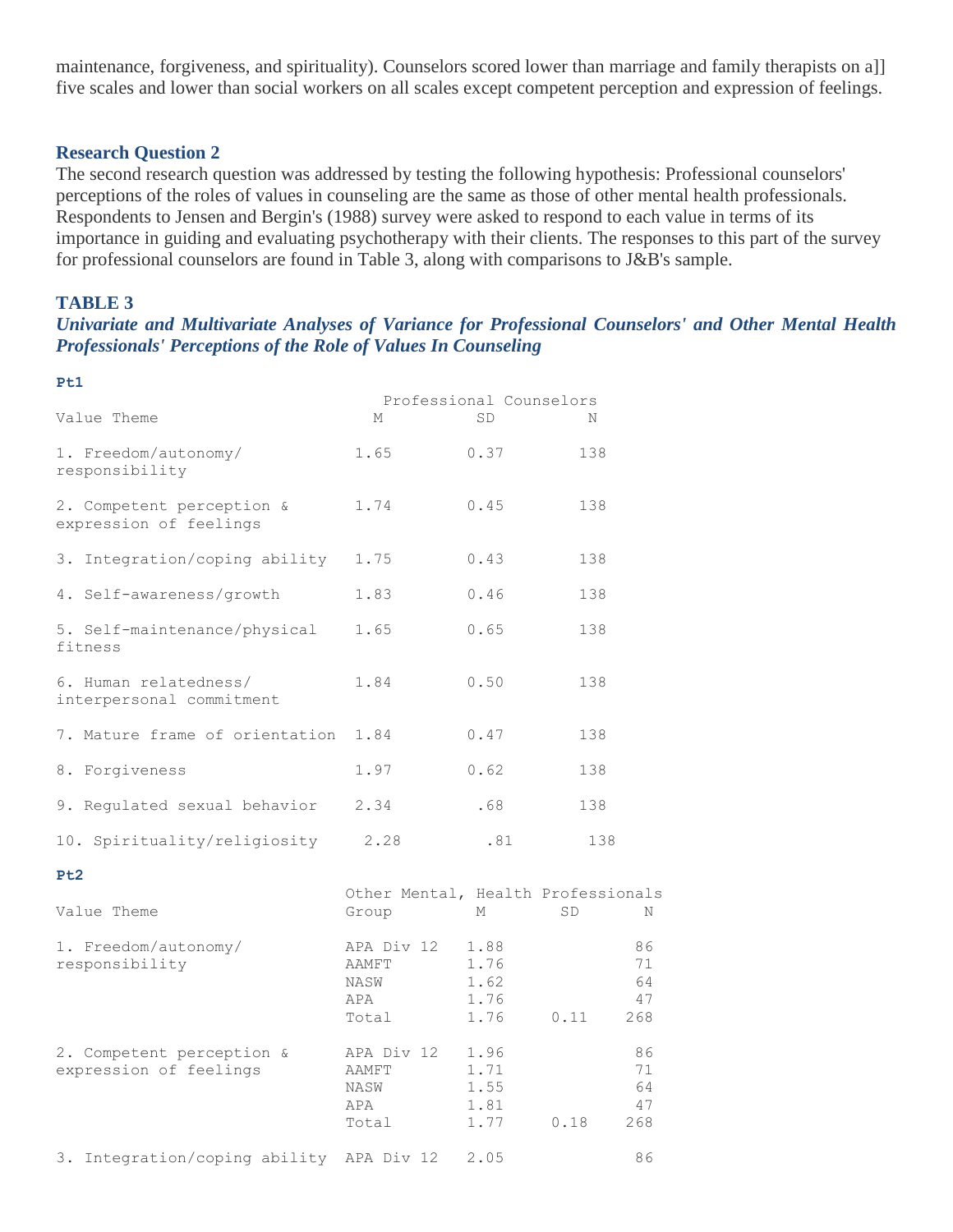|                                                        | AAMFT<br>NASW                                    | 1.81<br>1.66                                                                        |      | 71<br>64                    |
|--------------------------------------------------------|--------------------------------------------------|-------------------------------------------------------------------------------------|------|-----------------------------|
|                                                        | APA<br>Total                                     | 1.82<br>1.85                                                                        | 0.16 | 47<br>268                   |
| 4. Self-awareness/growth                               | APA Div 12 2.22<br>AAMFT<br>NASW<br>APA<br>Total | 1.90<br>1.78<br>2.00<br>1.99                                                        | 0.18 | 86<br>71<br>64<br>47<br>268 |
| 5. Self-maintenance/physical<br>fitness                | APA Div 12<br>AAMFT<br>NASW<br>APA<br>Total      | 2.21<br>1.90<br>1.73<br>1.91<br>1.96                                                | 0.20 | 86<br>71<br>64<br>47<br>268 |
| 6. Human relatedness/<br>interpersonal commitment      | APA Div 12 2.25<br>AAMFT<br>NASW<br>APA<br>Total | 1.93<br>1.83<br>2.10<br>2.03                                                        | 1.16 | 86<br>71<br>64<br>47<br>268 |
| 7. Mature frame of orientation APA Div 12 2.31         | AAMFT<br>NASW<br>APA<br>Total                    | 2.08<br>1.86<br>2.16<br>2.11                                                        | 0.19 | 86<br>71<br>64<br>47<br>268 |
| 8. Forgiveness                                         | APA Div 12 2.44<br>AAMFT<br>NASW<br>APA<br>Total | 2.12<br>2.07<br>2.24<br>2.23                                                        | 0.17 | 86<br>71<br>64<br>47<br>268 |
| 9. Regulated sexual behavior                           | APA Div 12 2.70<br>AAMFT<br>NASW<br>APA<br>Total | 2.44<br>2.28<br>1.52<br>2.45                                                        | 0.59 | 86<br>71<br>64<br>47<br>268 |
| 10. Spirituality/religiosity                           | APA Div 12 3.12<br>AAMFT<br>NASW<br>APA<br>Total | 2.59<br>2.83<br>3.40<br>2.92                                                        | 0.26 | 86<br>71<br>64<br>47<br>268 |
| Pt3<br>Value<br>1. Freedom/autonomy/<br>responsibility | df<br>222<br>207<br>200<br>183<br>404            | t or F<br>$-8.08$ [**]<br>$-5.32$ [**]<br>$-2.17[*]$<br>$-5.49$ [**]<br>$4.60$ [**] |      |                             |
| 2. Competent perception &<br>expression of feelings    | 222<br>207<br>200<br>183<br>404                  | $-3.90$ [**]<br>$-0.88$<br>1.12<br>$-2.18[*]$<br>$8.54$ [**]                        |      |                             |
| 3. Integration/coping ability                          | 222<br>207                                       | $-5.73$ [**]<br>$-2.14$ [*]                                                         |      |                             |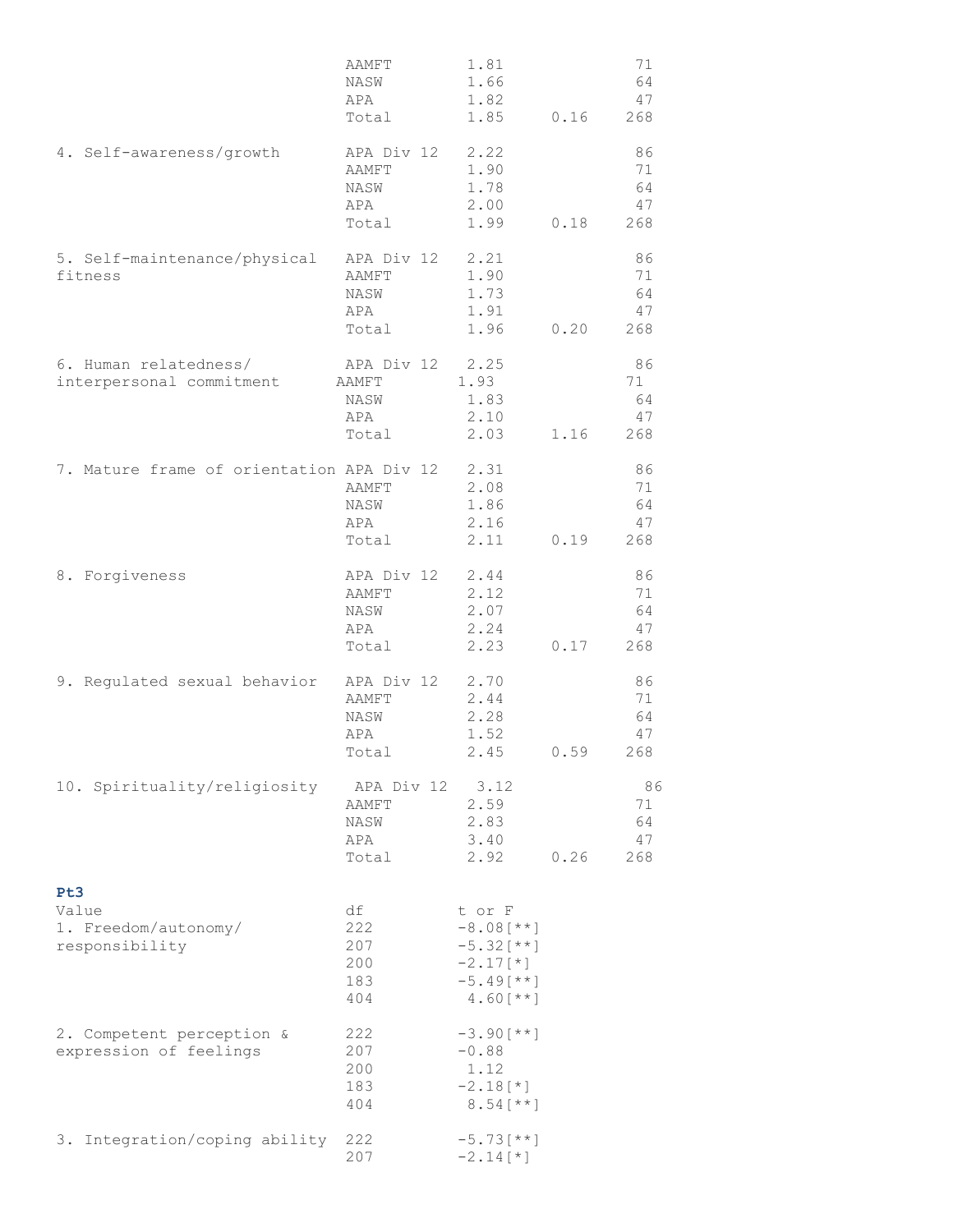|                                                               | 200<br>183<br>404                      | 0.11<br>$-2.35[*r]$<br>$8.90$ [**]                                                          |
|---------------------------------------------------------------|----------------------------------------|---------------------------------------------------------------------------------------------|
| 4. Self-awareness/growth                                      | 222<br>207<br>200<br>183<br>404        | $-5.60$ [**]<br>$-2.08$ [ $*$ ]<br>$-0.72$<br>$-3.26$ [**]<br>$8.41[**]$                    |
| 5. Self-maintenance/physical<br>fitness                       | 222<br>207<br>200<br>183<br>404<br>222 | $-8.51$ [**]<br>$-4.76$ [**]<br>$-2.72$ [**]<br>$-5.06$ [**]<br>$6.79$ [**]<br>$-3.65$ [**] |
| 6. Human relatedness/<br>interpersonal commitment             | 207<br>200<br>183<br>404               | $-0.62$<br>0.09<br>$-2.12[*]$<br>$8.01$ [ * * ]                                             |
| 7. Mature frame of orientation 222                            | 207<br>200<br>183<br>404               | $-3.08$ [**]<br>$-0.90$<br>1.16<br>$-1.78$ [*]<br>$7.85$ [**]                               |
| 8. Forgiveness                                                | 222<br>207<br>200<br>183<br>404        | $-5.24$ [**]<br>$-2.18[*]$<br>$-1.86$<br>$-3.52$ [**]<br>$5.33[**!]$                        |
| 9. Regulated sexual behavior                                  | 222<br>207<br>200<br>183<br>404        | 0.24<br>0.64<br>0.88<br>$2.16[*]$<br>$6.39[**]$                                             |
| 10. Spirituality/religiosity                                  | 222<br>207<br>200<br>183<br>404        | $-2.17[*]$<br>$-0.47$<br>$-1.15$<br>$-1.84$<br>$8.56$ [**]                                  |
| Note. See Table 2 Note.<br><i>*p</i> < −05.<br>** $p < .01$ . |                                        |                                                                                             |

As shown in Table 3, counselors' perceptions of the role of values in counseling were significantly different from Bergin's total sample for all 10 value themes. Again, lower mean scores reflect greater concern for the value categories by the professional counselors. Counselors differed from members of the American Psychological Association Division 12 on every item except regulated sexual behavior, with counselors scoring lower on every scale. Differences were found between counselors and members of the American Psychiatric Association on all but two scales-mature frame of orientation and spirituality/religiosity--again with counselors scoring lower on every scale. Differences were found between counselors and marriage and family therapists on five scales, with counselors scoring lower on each of these scales. Only two differences were found between counselors and social workers. These were for freedom/ autonomy, in which counselors scored higher, and selfmaintenance/physical fitness, in which social workers scored higher.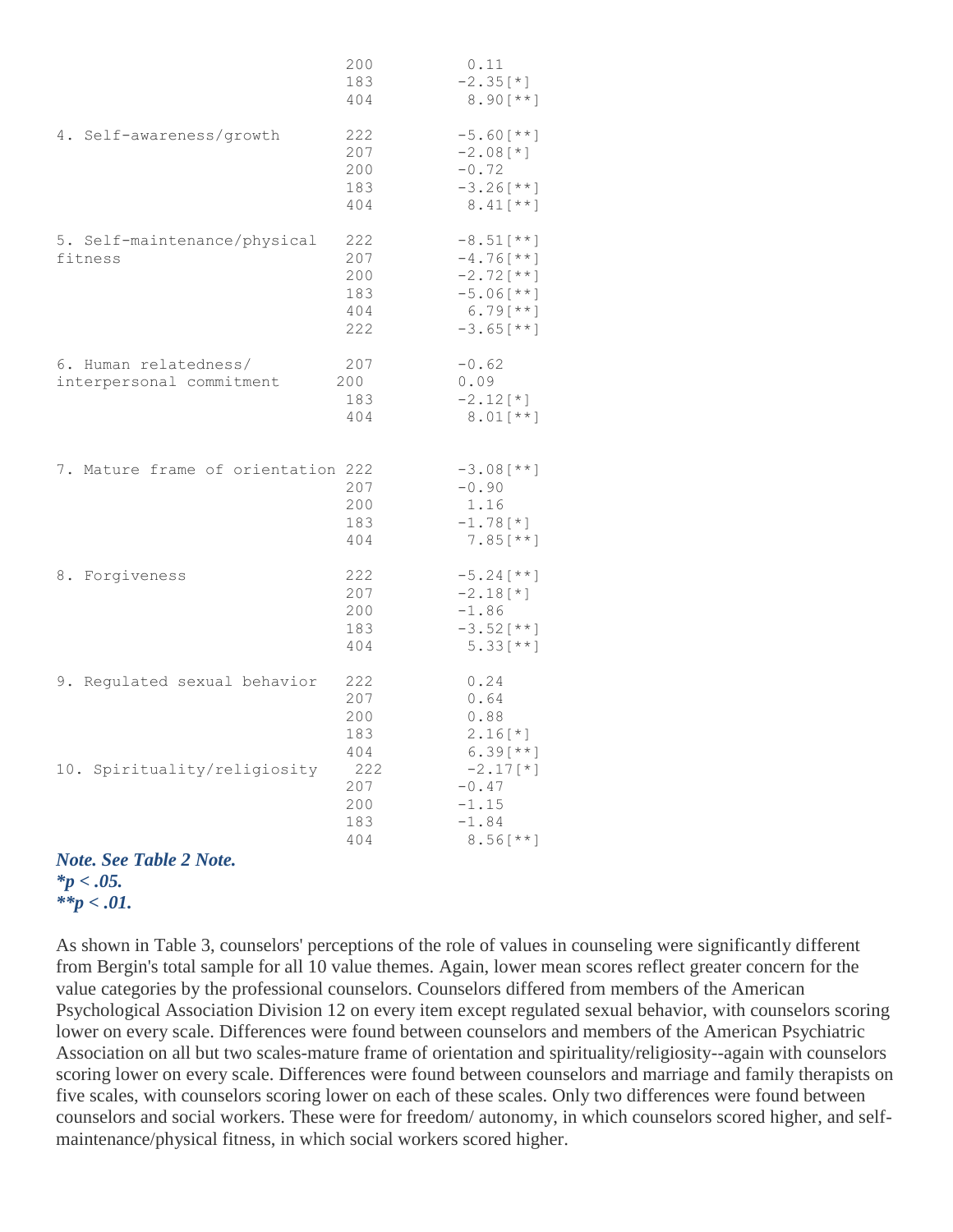## **[DISCUSSION](http://ehis.ebscohost.com/ehost/detail?vid=3&hid=5&sid=7e0a180f-4a32-419e-b908-8f75b1b1f7f6%40sessionmgr14&bdata=JnNpdGU9ZWhvc3QtbGl2ZQ%3d%3d#toc)**

The findings from this study have important implications for counselor preparation and the delivery of counseling services to clients. However, they must be interpreted in light of several possible limitations. The first such limitation is due to the low return rate for the sample. Lack of funding prevented either a follow-up mailing or telephone interviews with nonrespondents. As a consequence, it is not possible to determine how similar to or different the responses of nonrespondents would be to those of respondents. The fact that the sample characteristics reflect those of ACA's membership is encouraging, however, and lends strength to the interpretation of the results.

A third issue that was not reflected in the present study concerns differences in the content of curricular experiences in training programs within the mental health professions. The infusion of spirituality into counselor training is increasingly evident (Burke & Miranti, 1995). Spirituality competencies for counselors have been proposed and distributed nationally and are beginning to be assimilated into counselor training programs (personal communication, M. T. Burke, September 20, 1997). This focus within the counseling profession may contribute to a heightened awareness of religious values among counselors, and thus may affect the interpretation of the results. A comparative analysis of curricula and training experiences across professions was beyond the scope of the present study. However, it is noteworthy that serf-reports of training in values issues for clients in degree programs were virtually equal for the counselors and other mental health professionals (see Table 1).

The sample of counselors differed in several ways from the other mental health professionals studied by Jensen and Bergin (1988). Taken as a whole, the counselors were younger, they had much less work experience in the field, many more of them were female, and more of them had a master's rather than a doctoral degree. The degree status reflects the fact that the master's degree is the entry-level degree for the counseling profession. Their age and recency of graduation also reflect more recent training experiences than for Jensen and Bergin's sample, who had been in the field much longer.

The fact that counselors differed from the total sample of other mental health providers in every area measured in this study is interesting, as is the direction of those differences. In virtually every instance, including both the perception of counselors of the importance of religious beliefs and values in their own life and the perceived importance of those values in guiding the process of psychotherapy with clients, counselors rated the items as being more important than did the other mental health professionals. These differences may reflect differences in training or philosophical orientation between the counselors and other mental health professionals, or perhaps even differences in life experiences, which led the respondents to choose a career in counseling rather than a related mental health profession.

A review of the within-group differences reveals a similar pattern, with counselors considering religious beliefs and values as significantly more important that did psychiatrists in every instance. Counselors differed from psychologists in every instance except for perceptions of the value of regulated sexual behavior for guiding work with clients, and in each case counselors considered the religious belief or value to be of more importance. The professional counselors in this study were most similar to marriage and family therapists (10 significant differences within the 20 scales examined) and social workers (6 significant differences in the 20 scales examined) in their perceptions of the importance of religious beliefs for a mentally healthy lifestyle and their perceptions of the importance of these values for guiding client interventions. Counselors differed from social workers on only two dimensions of the values scales. The counselors assigned more importance to competent perception and expression of feelings and spirituality/religiosity as being important in the process of counseling with clients. These differences may reflect greater similarities in training between the counselors and either marriage and family therapists or social workers than between counselors and the clinical psychiatrists and psychologists in this sample.

In general, the findings of this study lend support to the hypothesis that professional counselors are unique among the mental health professions, especially in regard to the integration of spirituality in the counseling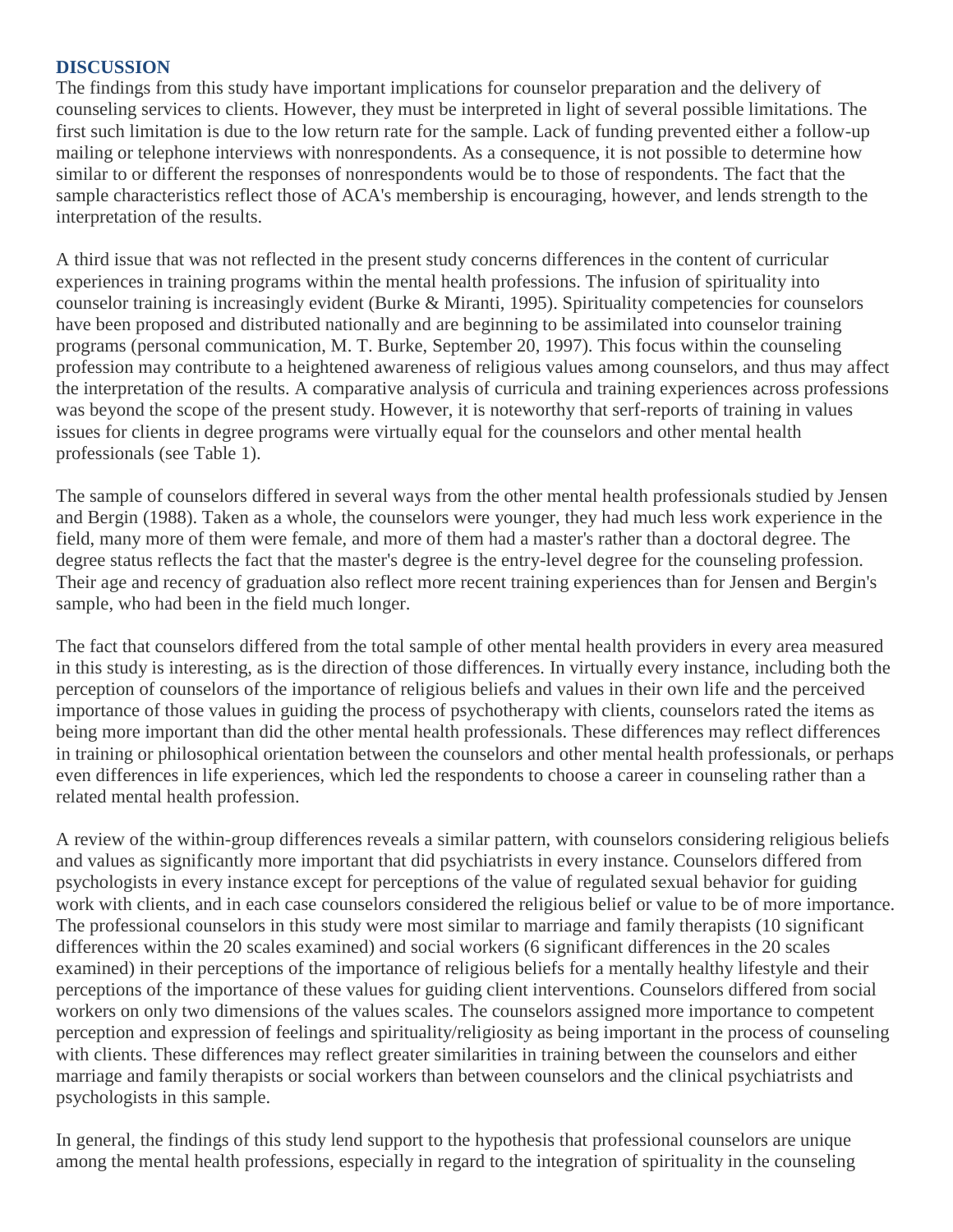process. The existing literature on the relationship between religious and mental health beliefs and values may not be applicable to the counseling profession. The recent attention to issues of diversity in counseling and the emphasis on training counselors to respond to the unique spiritual and religious needs of clients may be more successful than has been documented. Given that counselors may be more open to such training, as evidenced by their perceptions of the importance of their own religious beliefs and values and the importance of those values for client interventions, it is both appropriate and timely for counselor education training programs to ensure that the religious beliefs of clients, and perhaps also of counselor trainees, are included in counselor training.

A good basis for developing such training would be the spirituality competencies (Summit on Spirituality, 1997) developed through ASERVIC. There are four major elements of the competencies that need to be addressed in counselor training. The first is "believing that a general understanding of religious, spiritual, and transpersonal phenomena (experiences, beliefs, practices) is important to the counseling process" (p. 16). As a consequence, counselor trainees should be provided opportunities to discuss their views, study relevant research, and explore the relationship between such phenomena and mental health. The second competency is "believing that awareness of one's own religious/spiritual/transtheoretical belief system is important to the counseling process" (p. 16). Counselor trainees can meet this competency through actively engaging in a process of examining their own belief systems and developing perspectives on how their belief systems relates to that of other persons. The third major competency area is "believing that an understanding of the client's religious/spiritual/ transtheoretical worldview is important to the counseling process" (p. 16). Counselors in training can learn to be open to learning about clients' worldviews and can demonstrate understanding and tolerance for differing worldviews. The final competency is "believing that appropriate intervention strategies and techniques are important to the counseling process" (p. 16). Counselor trainees can be helped to conceptualize clients' issues from varying theoretical points of view and are encouraged to seek consultation and supervision to enhance spiritual integration into counseling practice.

The importance of supervision in the development of these competencies cannot be overemphasized. Integral to each competency statement is a need for counselors to examine their personal belief systems and the manner in which these belief systems function to affect counseling interactions. Through supervision, counselors can be helped to understand the effects of their beliefs and develop greater tolerance and understanding for the differing belief systems of others.

# **[CONCLUSION](http://ehis.ebscohost.com/ehost/detail?vid=3&hid=5&sid=7e0a180f-4a32-419e-b908-8f75b1b1f7f6%40sessionmgr14&bdata=JnNpdGU9ZWhvc3QtbGl2ZQ%3d%3d#toc)**

Pate and Bondi's (1992) recommendations for training are fully supported by the results of this study. Further research is needed to determine the most effective methods for addressing religious values in the training process, as well as within the counseling process itself. Outcome studies are needed to determine differences among the mental health professions in perceptions of client satisfaction with the extent to which their spiritual needs are integrated within the counseling process. The results of this study suggest that clients with spiritual needs may have a greater chance of those needs being met if they choose a professional counselor for their mental health concerns.

# **[REFERENCES](http://ehis.ebscohost.com/ehost/detail?vid=3&hid=5&sid=7e0a180f-4a32-419e-b908-8f75b1b1f7f6%40sessionmgr14&bdata=JnNpdGU9ZWhvc3QtbGl2ZQ%3d%3d#toc)**

Bergin, A- E. (1980). Psychotherapy and religious values. Journal of Consulting and Clinical Psychology, 48, 95-105.

Bergin, A. E. (1985). Proposed values for guiding and evaluating counseling and psychotherapy. Counseling and Values, 29, 99-116.

Bergin, A. E., & Jensen, J.P. (1990). Religiosity of psychotherapists: A national survey. Psychotherapy, 27, 3-7. Bishop, D. R. (1992). Religious values as cross-cultural issues in counseling. Counseling and Values, 36, 179- 191.

Burke, M. T. B., & Miranti, J. G. (1995). Counseling: The spiritual dimension. Alexandria, VA: American Counseling Association.